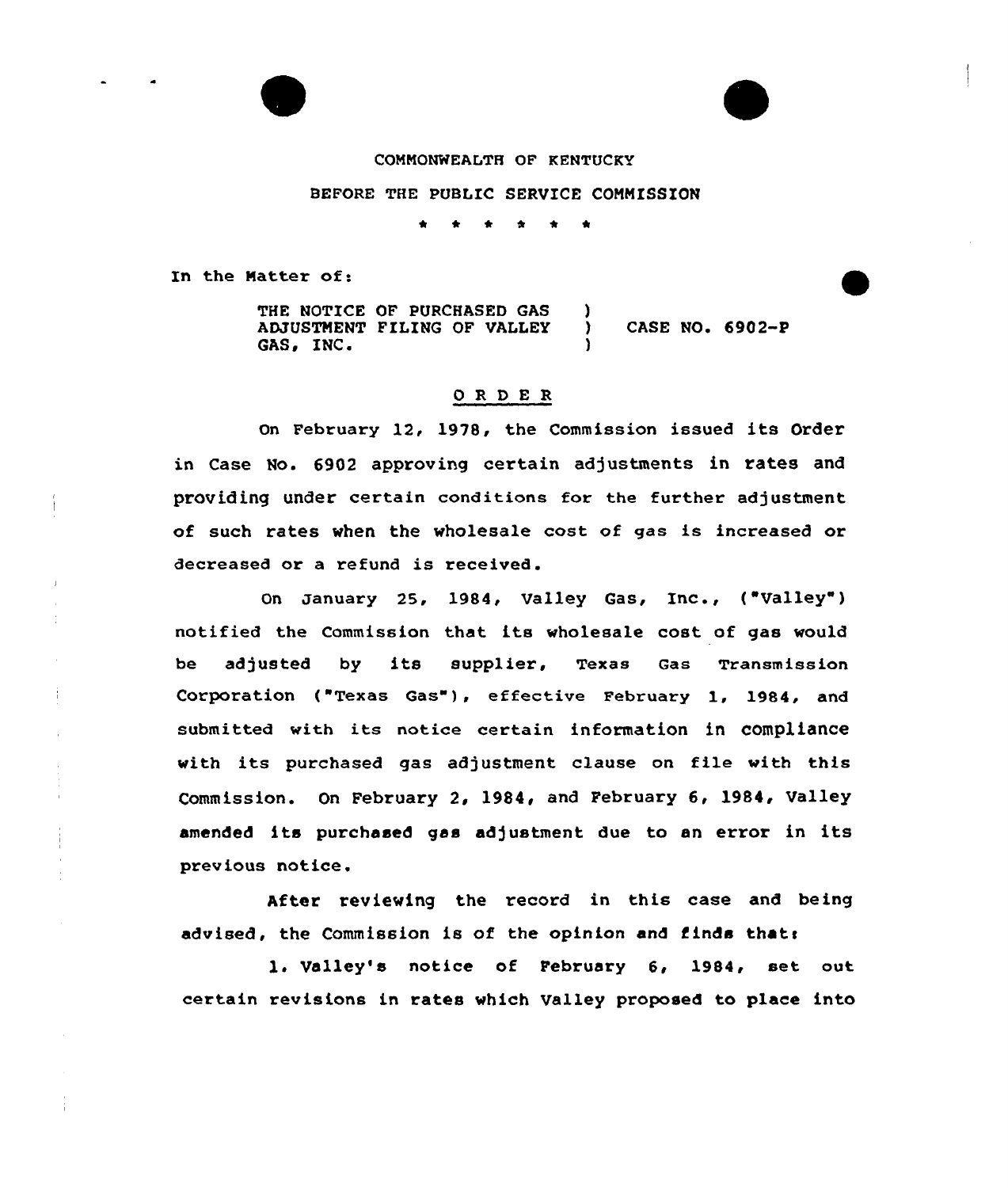effeet, said rates being designed to pass on the wholesale increase in price from its supplier in the amount of \$126 or .21 cents per Mcf.

2. Texas Gas has filed an application for increased rates to become effective February 1, 1984, with the Federal Energy Regulatory Commission.

3. valley's notice does not provide the commission with the 20-day notice as required by statute; therefore, the proposed rates should be effective on and after February 14, 1984.

4. Valley's adjustment in rates under the purchased gas adjustment provisions approved by the Commission in its Order in Case No. 6902 dated February 12, 1978, is fair, just and reasonable and in the public interest and should be effective with gas supplied on and after February 14, 1984, subject to refund. This adjustment is subject to refund because Texas Gas' increase is subject to refund.

IT IS THEREFORE ORDERED that the rates in the Appendix to this Order be and they hereby are authorized effective with gas supplied on and after February 14, 1984, subject to refund.

IT IS FURTHER ORDERED that within 30 days of the date of this Order Valley shal1 file with this Commission its revised tariffs setting out the rates authorized herein.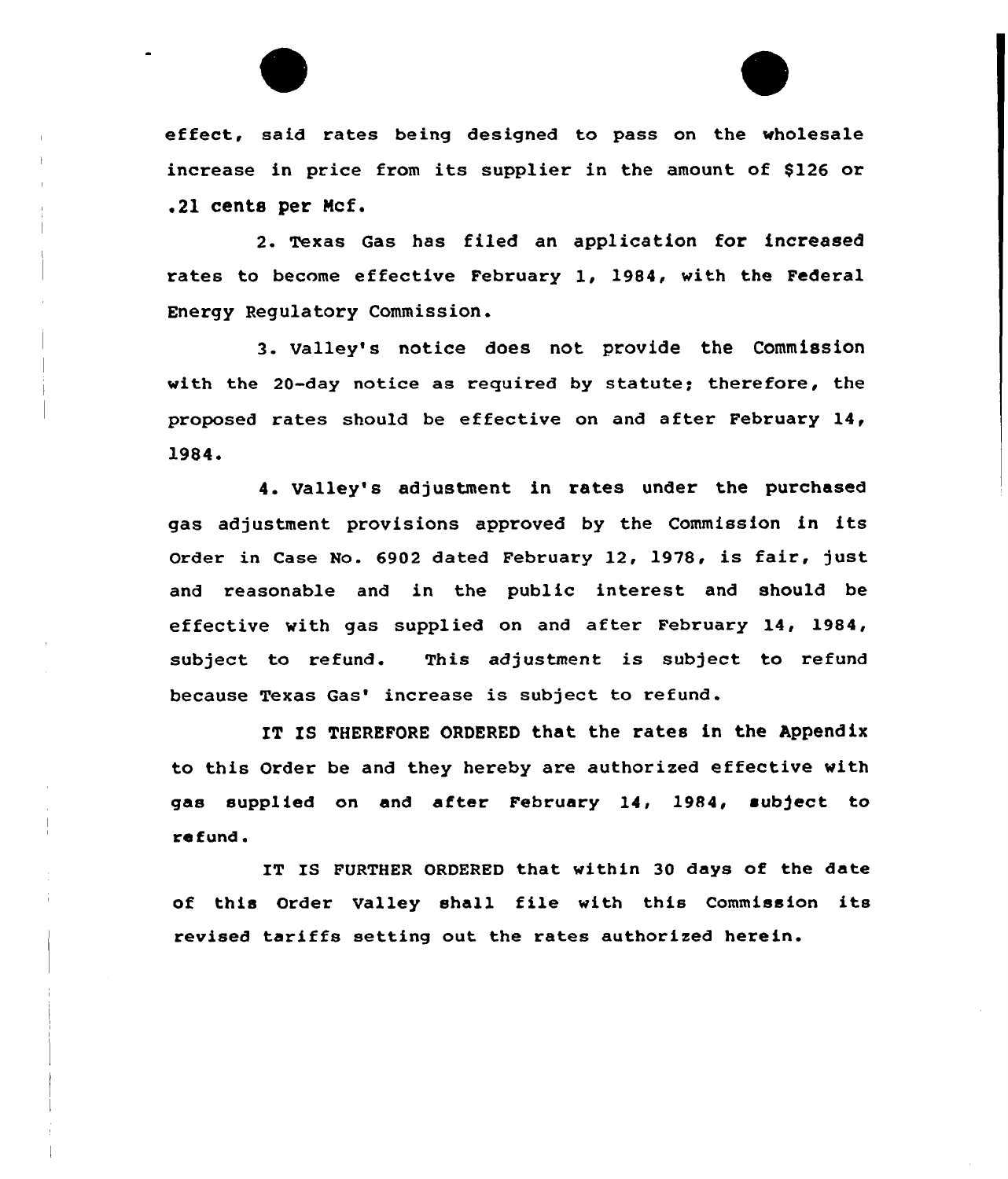# Done at Frankfort, Kentucky, this 9th day of February, 1984.

PUBLIC SERVICE COMMISSION

hull Cha חו Vice Chairman

**Commissioner** 

ATTEST:

**Secretary**